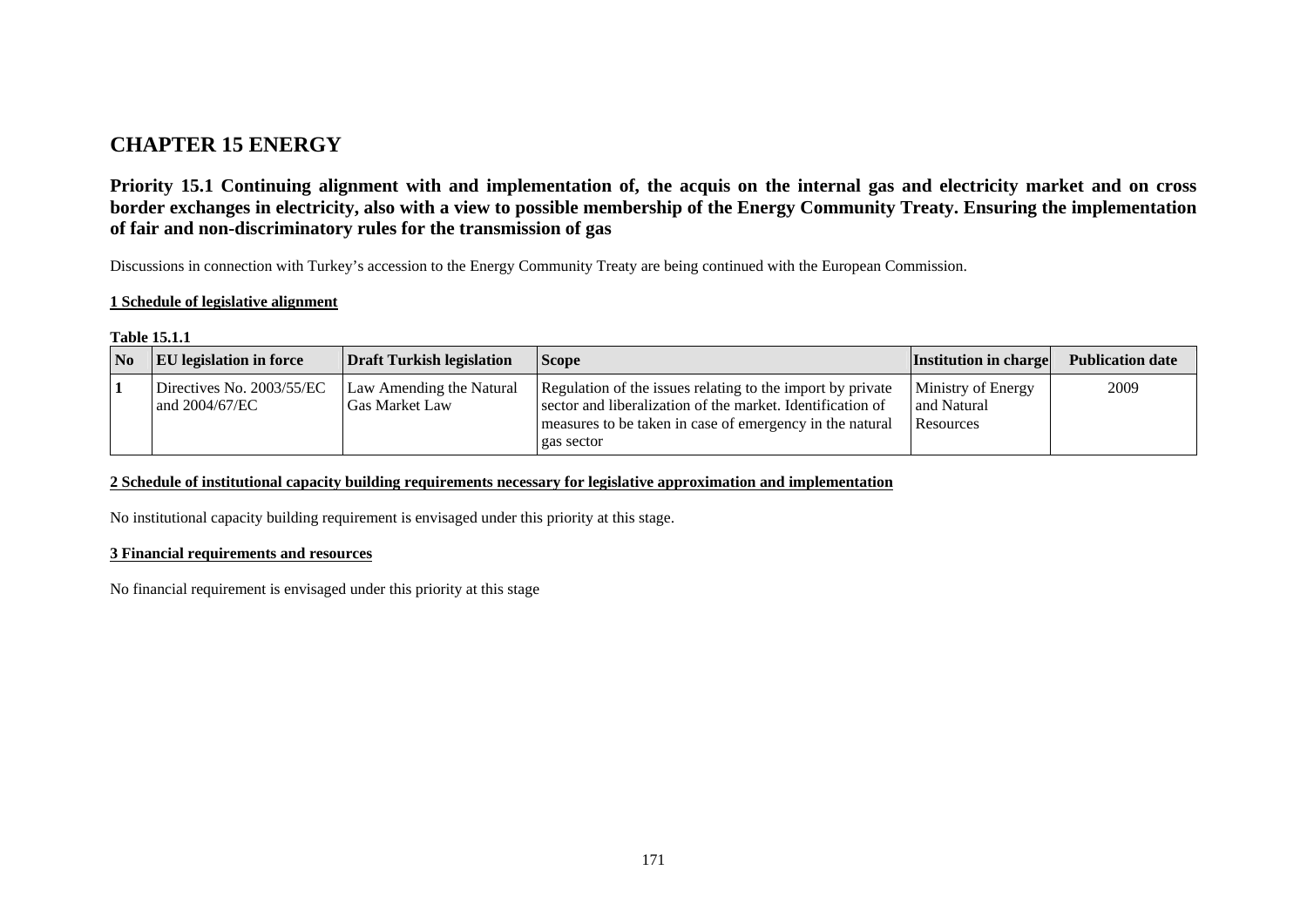**Priority 15.2 Strengthening administrative capacity and continuing alignment in the energy efficiency field, promotion of high-efficiency cogeneration, and development of renewable energy in transport, electricity and heating/cooling, including the setting of appropriate and ambitious targets and incentives** 

## **1 Schedule of legislative alignment**

#### **Table 15.2.1**

| $\bf No$       | <b>EU</b> legislation in force          | <b>Draft Turkish legislation</b>                                                                                                                                              | <b>Scope</b>                                                                                                                                                              | <b>Institution in charge</b>                   | <b>Publication date</b> |
|----------------|-----------------------------------------|-------------------------------------------------------------------------------------------------------------------------------------------------------------------------------|---------------------------------------------------------------------------------------------------------------------------------------------------------------------------|------------------------------------------------|-------------------------|
|                | Directive No. 94/2/EC                   | Amendment to the<br>Communiqué on Energy<br>Labelling of Household<br>Electric Refrigerators, Deep-<br>Freezers, Refrigerators and<br>Deep-Freezers and their<br>Combinations | Transposition of amendments, made by the EU as a result<br>of technological developments, introducing $A + and A +$<br>regulations to energy labelling of refrigerators.  | Ministry of Industry<br>and Trade              | 2009                    |
| $\overline{2}$ | Directive No. 2002/91/EC,<br>2006/32/EC | Implementing Regulation on<br>Energy Management in the<br>Schools of the Ministry of<br><b>National Education</b>                                                             | Establishment of energy management systems in schools<br>and assignment of energy managers in buildings owned by<br>the Ministry of National Education.                   | Ministry of<br><b>National Education</b>       | 2009                    |
| 3              | Directive No. 2005/32/EC                | Legislation on the Ecodesign<br>Requirements for Energy-<br><b>Using Products</b>                                                                                             | Integration of certain criteria which contribute to the<br>protection of the environment at the design stage of<br>products within the scope of the related EU Directive. | Ministry of Industry<br>and Trade              | 2009                    |
| $\overline{4}$ | Directive No. 2003/30/EC                | Law on the Extension of Use<br>of Biofuels                                                                                                                                    | Aims at promotion of the use of biofuels produced from<br>domestic agricultural products within the perspective of<br>full membership to the EU.                          | Ministry of Energy<br>and Natural<br>Resources | After 2011              |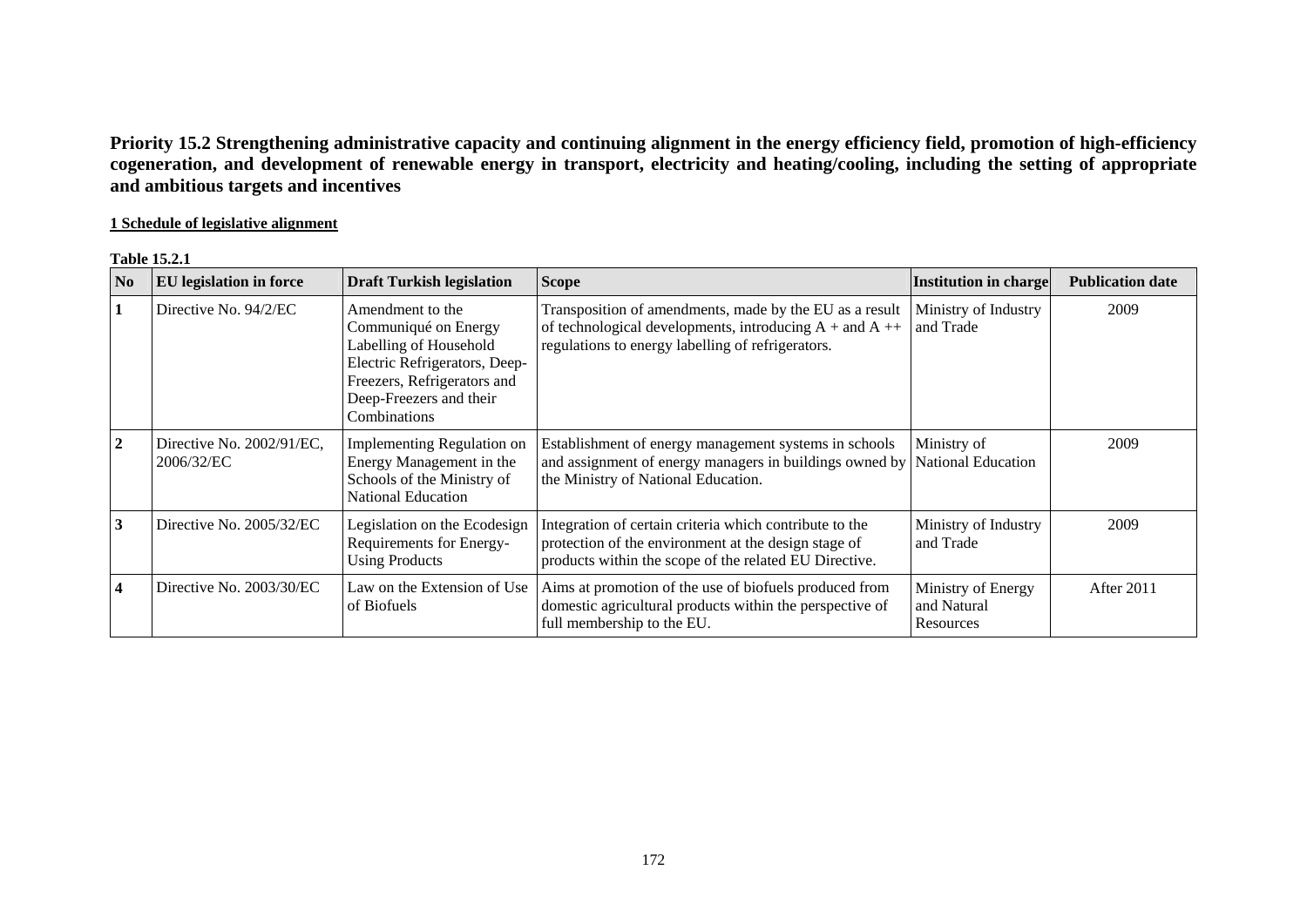## **2 Schedule of institutional capacity building requirements necessary for legislative approximation and implementation**

**Table 15.2.2** 

| N <sub>0</sub>                   | <b>Requirements</b>                                                                                                                                                                                                                                                                                                                                                                                                                       | Year       |  |  |  |
|----------------------------------|-------------------------------------------------------------------------------------------------------------------------------------------------------------------------------------------------------------------------------------------------------------------------------------------------------------------------------------------------------------------------------------------------------------------------------------------|------------|--|--|--|
| (Ministry of Industry and Trade) |                                                                                                                                                                                                                                                                                                                                                                                                                                           |            |  |  |  |
|                                  | Training of Ministry personnel on 2005/32/EC Directive and the related directives                                                                                                                                                                                                                                                                                                                                                         | 2009       |  |  |  |
|                                  | (Ministry of Public Works and Settlement)                                                                                                                                                                                                                                                                                                                                                                                                 |            |  |  |  |
| $\overline{2}$                   | Establishing a unit in order to carry out activities such as preparing legislation, assessment, certification, software development, inspection<br>and data-base and research-development for the purpose of preparing legislation in the field of energy performance in buildings and<br>inspection of implementations                                                                                                                   | 2009       |  |  |  |
| 3                                | Strengthening of the administrative capacity for implementation of the Implementing Regulation on Energy Performance of Buildings                                                                                                                                                                                                                                                                                                         | 2010       |  |  |  |
| 4                                | Establishment of a laboratory in order to carry out the activities such as research &development, inspection and training regarding the energy<br>performance in the buildings                                                                                                                                                                                                                                                            | 2010       |  |  |  |
|                                  | (Ministry of Energy and Natural Resources (General Directorate of Electrical Power Resources Survey and Development Administration))                                                                                                                                                                                                                                                                                                      |            |  |  |  |
|                                  | Strengthening administrative and institutional structure                                                                                                                                                                                                                                                                                                                                                                                  | 2010       |  |  |  |
|                                  | (Ministry of Transport)                                                                                                                                                                                                                                                                                                                                                                                                                   |            |  |  |  |
| 6                                | Establishment of an administrative unit with in the Ministry for the purpose of strengthening the administrative capacity to collect and assess<br>statistics concerning implementations of "Implementing Regulation on Principles and Procedures Regarding the Increase of Energy<br>Efficiency in Transportation" which was published in the Official Gazette No. 26901 on 9 June 2008 based on the Energy Efficiency Law<br>(No: 5627) | After 2011 |  |  |  |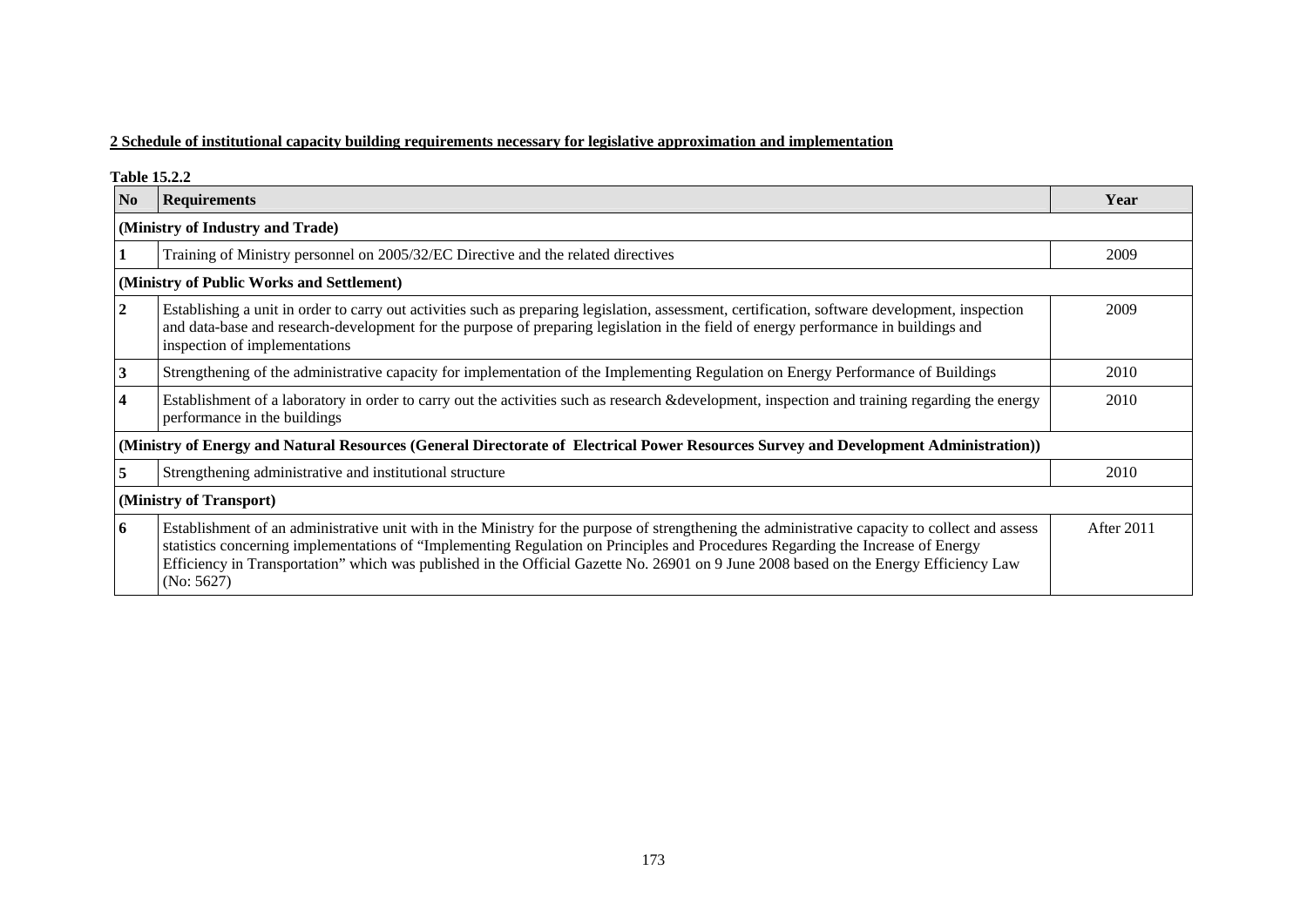## **3 Financial requirements and resources**

| Table 15.2.3.1                                                                                                                          | (Euro) |                        |                   |       |              |  |  |
|-----------------------------------------------------------------------------------------------------------------------------------------|--------|------------------------|-------------------|-------|--------------|--|--|
| <b>Requirements (Ministry of Industry and Trade)</b>                                                                                    | Year   | <b>National Budget</b> | <b>EU</b> sources | Other | <b>Total</b> |  |  |
| <b>I</b> -Investment                                                                                                                    |        |                        |                   |       |              |  |  |
| II- Legislative approximation and implementation                                                                                        |        |                        |                   |       |              |  |  |
| - Personnel                                                                                                                             |        |                        |                   |       |              |  |  |
| - Training                                                                                                                              |        |                        |                   |       |              |  |  |
| Three-day training on Directive No. 2005/32/EC and<br>Directives 92/42/EEC, 96/57/EC and 2000/55/EC<br>amended by Directive 2005/32/EC. | 2009   |                        | 20.000            |       | 20.000       |  |  |
| - Consultancy                                                                                                                           |        |                        |                   |       |              |  |  |
| - Translation                                                                                                                           |        |                        |                   |       |              |  |  |
| - Other                                                                                                                                 |        |                        |                   |       |              |  |  |
| <b>Total</b>                                                                                                                            |        |                        | 20.000            |       | 20.000       |  |  |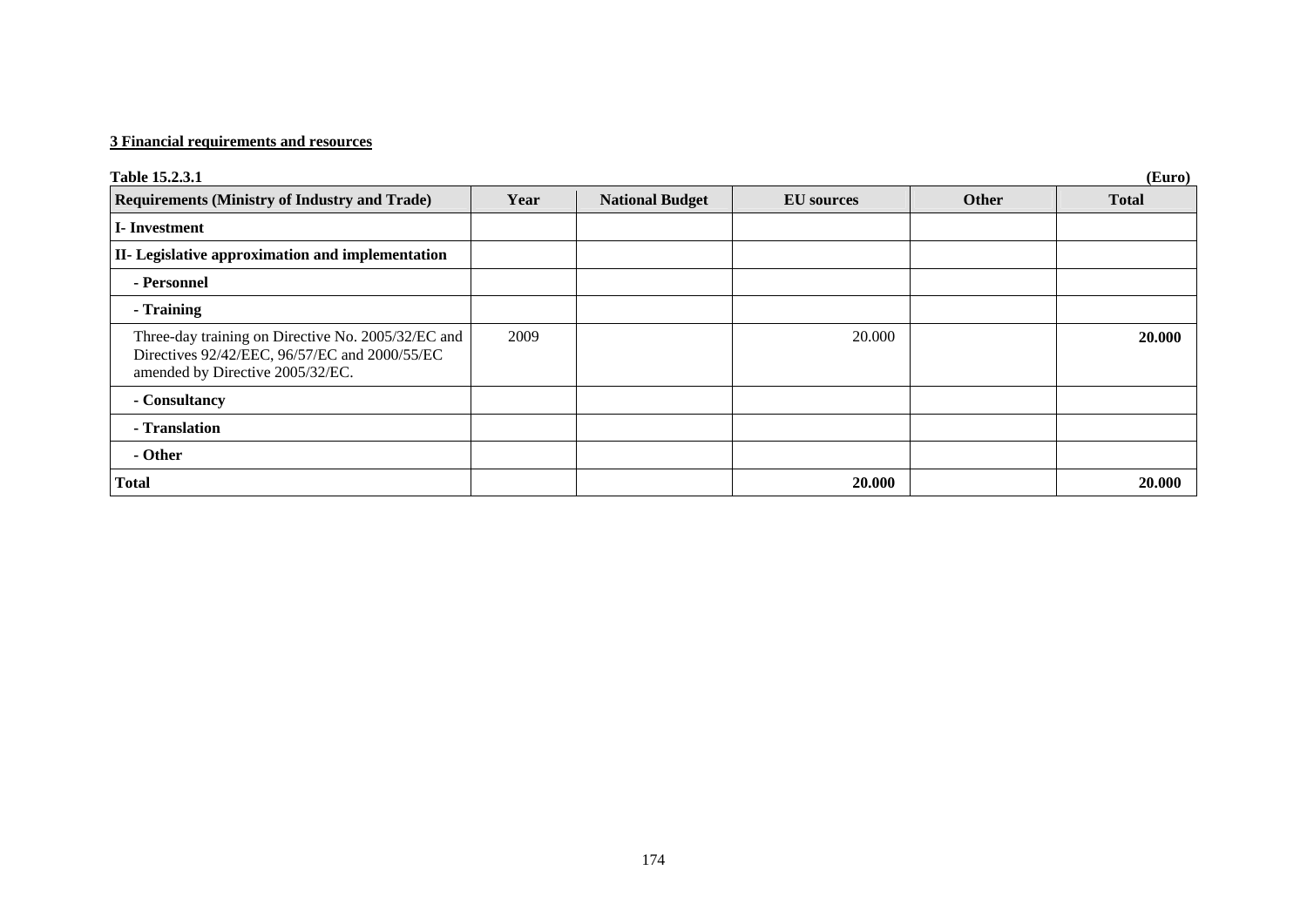| Table 15.2.3.2                                                                                                                                                                                                                                                                                        |      |                        |                   |              | (Euro)       |
|-------------------------------------------------------------------------------------------------------------------------------------------------------------------------------------------------------------------------------------------------------------------------------------------------------|------|------------------------|-------------------|--------------|--------------|
| <b>Requirements (Ministry of Public Works and</b><br>Settlement)                                                                                                                                                                                                                                      | Year | <b>National Budget</b> | <b>EU</b> sources | <b>Other</b> | <b>Total</b> |
| <b>I</b> -Investment                                                                                                                                                                                                                                                                                  |      |                        |                   |              |              |
| Investment for hardware, database, account programs<br>and research $&$ development within the frame of<br>establishing a unit responsible for preparing legislation<br>in the field of energy performance in buildings and<br>inspection of implementations                                          | 2010 | 50,000                 | 150,000           |              | 200,000      |
| Establishment of "Building Inventory" data base, based<br>on GIS application for the effective implementation of<br>the EPBD Directive                                                                                                                                                                | 2010 | 1,500,000              | 4,500,000         |              | 6,000,000    |
| Equipment and hardware necessary for the laboratory to<br>be established                                                                                                                                                                                                                              | 2010 | 1,875,000              | 5,625,000         |              | 7,500,000    |
| II- Legislative approximation and implementation                                                                                                                                                                                                                                                      |      |                        |                   |              |              |
| - Personnel                                                                                                                                                                                                                                                                                           |      |                        |                   |              |              |
| Acquisition of qualified staff for the Unit<br>responsible for preparing legislation in the field of<br>energy performance in buildings and inspection of<br>implementations (10 persons)                                                                                                             | 2009 | 25,000                 |                   |              | 25,000       |
| - Training                                                                                                                                                                                                                                                                                            |      |                        |                   |              |              |
| Following the establishment of a unit responsible for<br>preparing legislation in the field of energy<br>performance in buildings and inspection of<br>implementations. (150 persons x 2 times)                                                                                                       | 2010 |                        | 100,000           |              | 100,000      |
| Design training course for the building constructors<br>on the "ecologic construction", "solar energy" and<br>"zero CO2 emission buildings" for the effective<br>implementation of legislation on energy performance<br>in buildings, within the framework of the awareness<br>program .(200 persons) | 2010 |                        | 250,000           |              | 250,000      |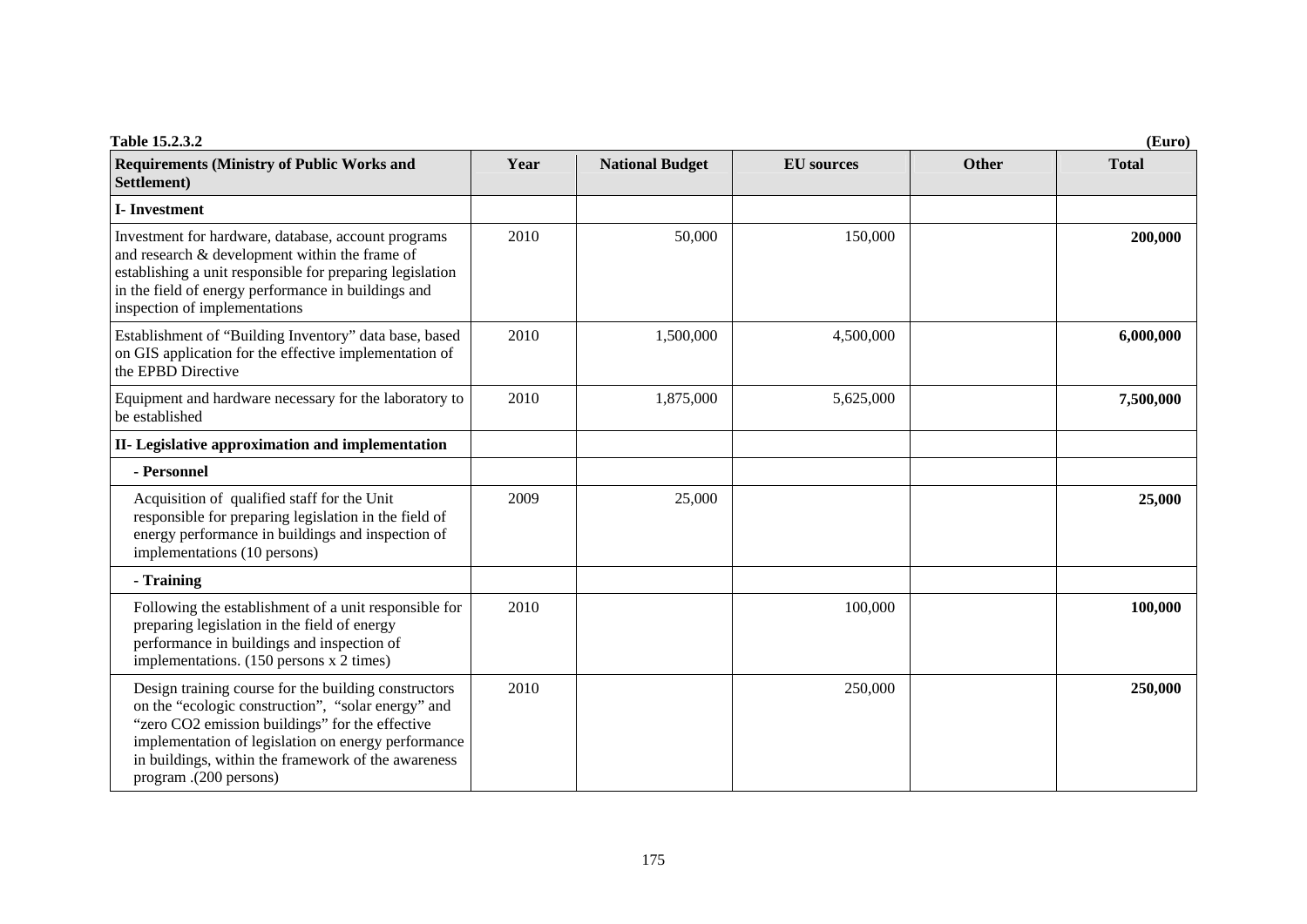| Table 15.2.3.2 (Continued)<br>(Euro)                                                                                                                                                                                                             |      |                        |                   |              |              |
|--------------------------------------------------------------------------------------------------------------------------------------------------------------------------------------------------------------------------------------------------|------|------------------------|-------------------|--------------|--------------|
| <b>Requirements (Ministry of Public Works and</b><br>Settlement)                                                                                                                                                                                 | Year | <b>National Budget</b> | <b>EU</b> sources | <b>Other</b> | <b>Total</b> |
| Design training course on "Construction techniques<br>for the Energy Efficient Building" within the<br>framework of the awareness program for the<br>effective implementation of legislation on energy<br>performance in buildings.(200 persons) | 2010 |                        | 250,000           |              | 250,000      |
| Training of the personnel on laboratory activities<br>within the context of establishment of laboratory (75<br>persons x 2 times)                                                                                                                | 2010 |                        | 50,000            |              | 50,000       |
| - Consultancy                                                                                                                                                                                                                                    |      |                        |                   |              |              |
| Consultancy within the framework of establishing a<br>unit responsible for preparing legislation in the field<br>of energy performance in buildings and inspection of<br>implementations. (1 person x 1 year)                                    | 2010 |                        | 150,000           |              | 150,000      |
| Consultancy for the development of administrative<br>capacity within the scope of Directive on Energy<br>Performance of Buildings (2002/91/EC)                                                                                                   | 2010 |                        | 500,000           |              | 500,000      |
| Consultancy for the design of the data base for "the<br>Building Inventory", based on GIS application for<br>the effective implementation of legislation on energy<br>performance in buildings                                                   | 2010 |                        | 750,000           |              | 750,000      |
| Consultancy for the development of a program on the<br>"Implementation of legislation on energy<br>performance in buildings in existing building stock"                                                                                          | 2010 |                        | 750,000           |              | 750,000      |
| Consultancy for the development of a program on the<br>"Implementation of legislation on energy<br>performance in buildings in new buildings"                                                                                                    | 2010 |                        | 750,000           |              | 750,000      |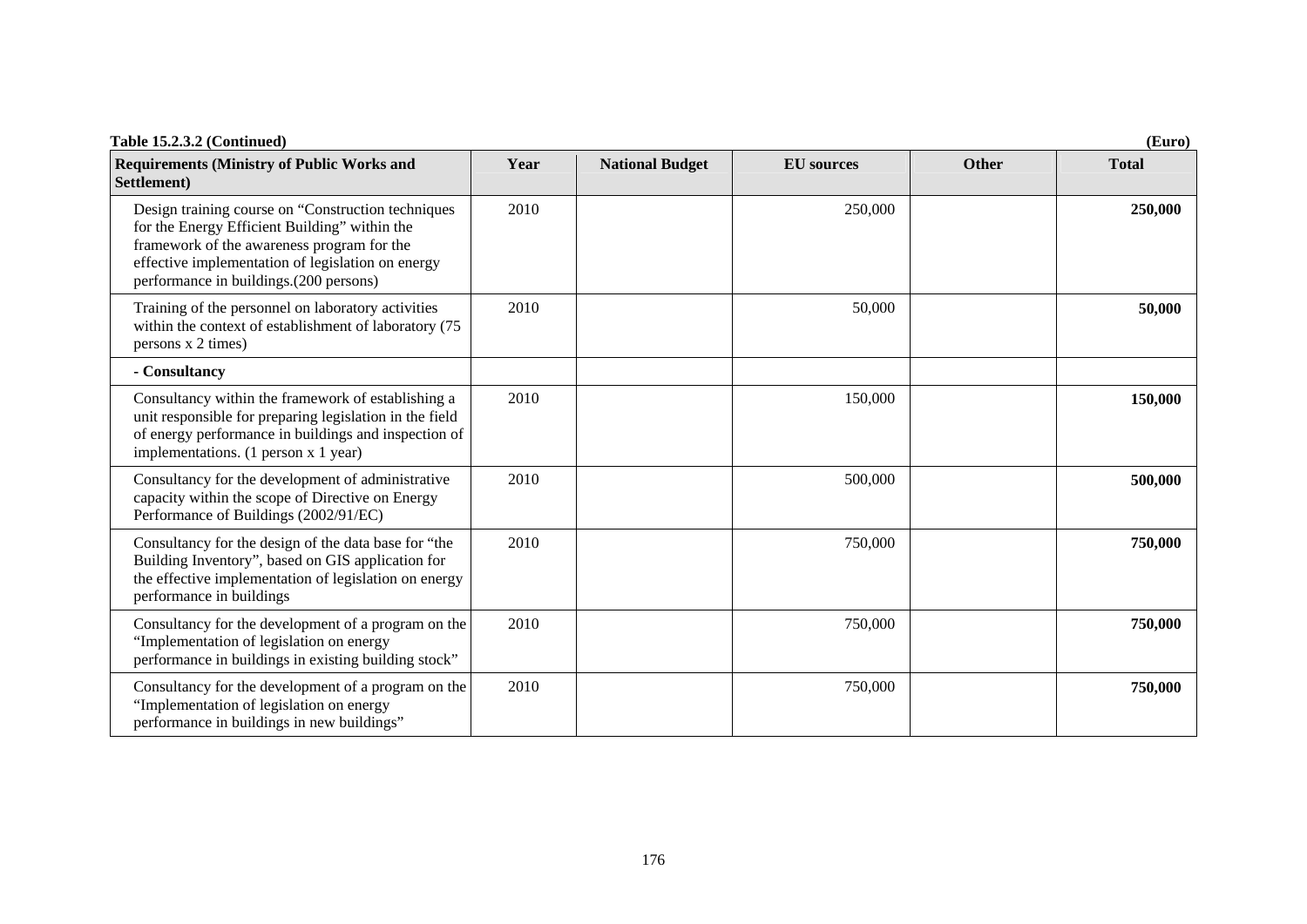| Table 15.2.3.2 (Continued)<br>(Euro)                                                                                                                                                                                                                                                                      |      |                        |                   |              |              |
|-----------------------------------------------------------------------------------------------------------------------------------------------------------------------------------------------------------------------------------------------------------------------------------------------------------|------|------------------------|-------------------|--------------|--------------|
| <b>Requirements (Ministry of Public Works and</b><br>Settlement)                                                                                                                                                                                                                                          | Year | <b>National Budget</b> | <b>EU</b> sources | <b>Other</b> | <b>Total</b> |
| Consultancy for the development of public<br>awareness program between the Ministry and the<br>Municipalities to increase the effective<br>implementation of the legislation on energy<br>performance in buildings                                                                                        | 2010 |                        | 1,000,000         |              | 1,000,000    |
| Consultancy for designing a training program on<br>"Construction techniques for the Energy Efficient<br>Building" within the framework of the awareness<br>program for the effective implementation of<br>legislation on energy performance in buildings                                                  | 2010 |                        | 500,000           |              | 500,000      |
| Consultancy for designing a training program on<br>"ecologic construction", "solar energy" and "zero<br>CO2 emission buildings and pilot applications within<br>the framework of the awareness program initiated for<br>the effective implementation of legislation on energy<br>performance in buildings | 2010 |                        | 500,000           |              | 500,000      |
| Consultancy for determining "architectural and site<br>planning criteria" within the context of integrating<br>"passive measures" into architecture and city<br>planning, for the effective implementation of<br>legislation on energy performance in buildings                                           | 2010 |                        | 750,000           |              | 750,000      |
| Consultancy within the scope of the establishment of<br>laboratory (1 person $x$ 1 year)                                                                                                                                                                                                                  | 2010 |                        | 150,000           |              | 150,000      |
| - Translation                                                                                                                                                                                                                                                                                             |      |                        |                   |              |              |
| Translation of documents related to the sample<br>implementations (model applications?) within<br>framework of the establishing a unit responsible for<br>preparing legislation in the field of energy<br>performance in buildings and inspection of<br>implementations (2,000 pages)                     | 2009 | 60,000                 |                   |              | 60,000       |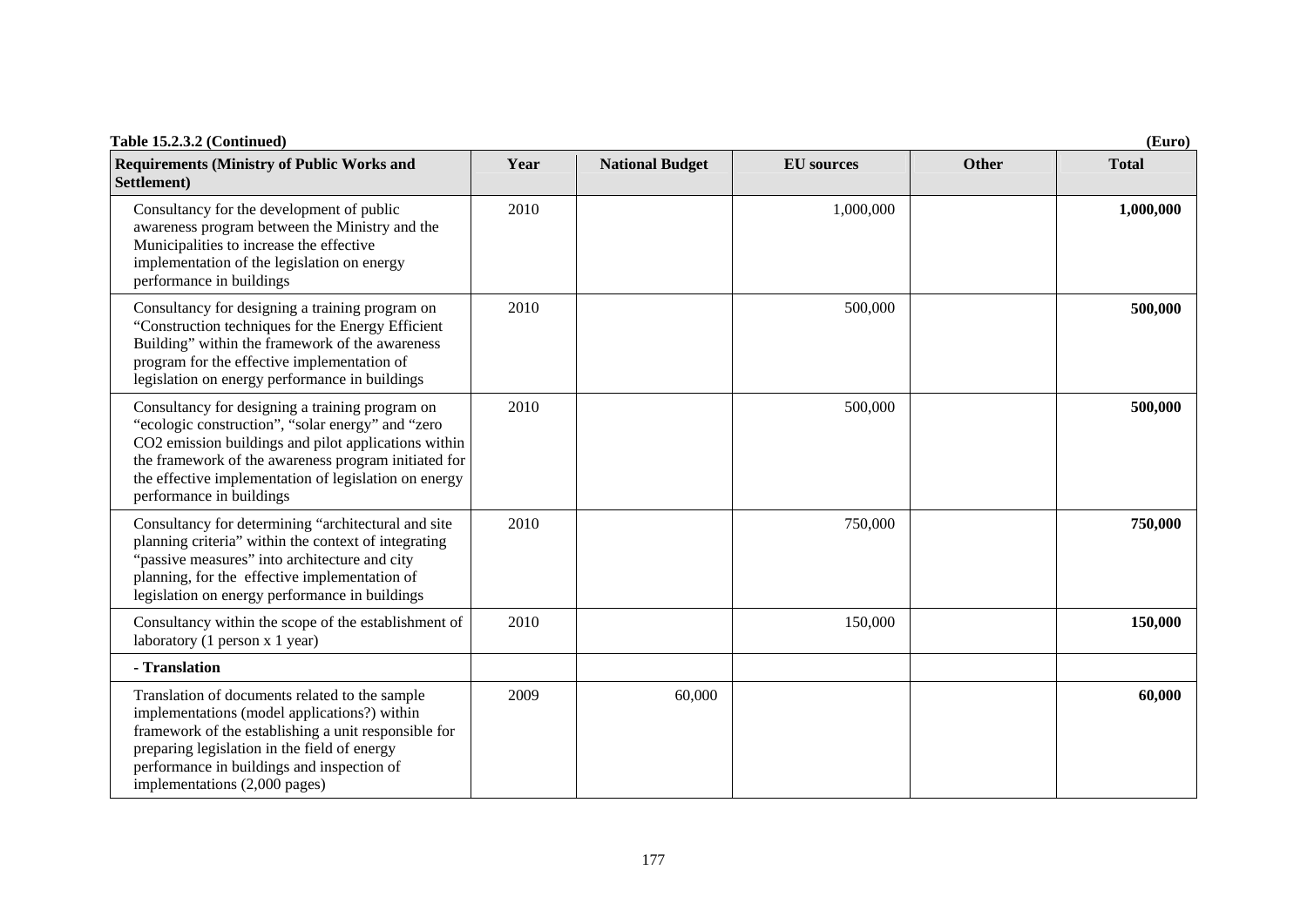| Table 15.2.3.2 (Continued)<br>(Euro)                                                                                                                                                                                                                                                                    |           |                        |                   |              |              |  |
|---------------------------------------------------------------------------------------------------------------------------------------------------------------------------------------------------------------------------------------------------------------------------------------------------------|-----------|------------------------|-------------------|--------------|--------------|--|
| <b>Requirements (Ministry of Public Works and</b><br>Settlement)                                                                                                                                                                                                                                        | Year      | <b>National Budget</b> | <b>EU</b> sources | <b>Other</b> | <b>Total</b> |  |
| Within the framework of the strengthening<br>administrative capacity and within the scope of<br>Directive on Energy Performance of Buildings,<br>translation of the relevant legislation regarding the<br>activities of implementing personnel within the EU<br>and inspection systems of Member States | 2009      | 100,000                |                   |              | 100,000      |  |
| Within the framework of establishment of laboratory,<br>translation of the documents of other states related to<br>laboratory activities (1,000 pages)                                                                                                                                                  | 2009      | 40,000                 |                   |              | 40,000       |  |
| - Other                                                                                                                                                                                                                                                                                                 |           |                        |                   |              |              |  |
| Inspection of the laboratory systems and updating<br>within the framework of establishment of laboratory.                                                                                                                                                                                               | 2009-2010 | 25,000                 | 75,000            |              | 100,000      |  |
| <b>Total</b>                                                                                                                                                                                                                                                                                            |           | 3,675,000              | 16,800,000        |              | 20,475,000   |  |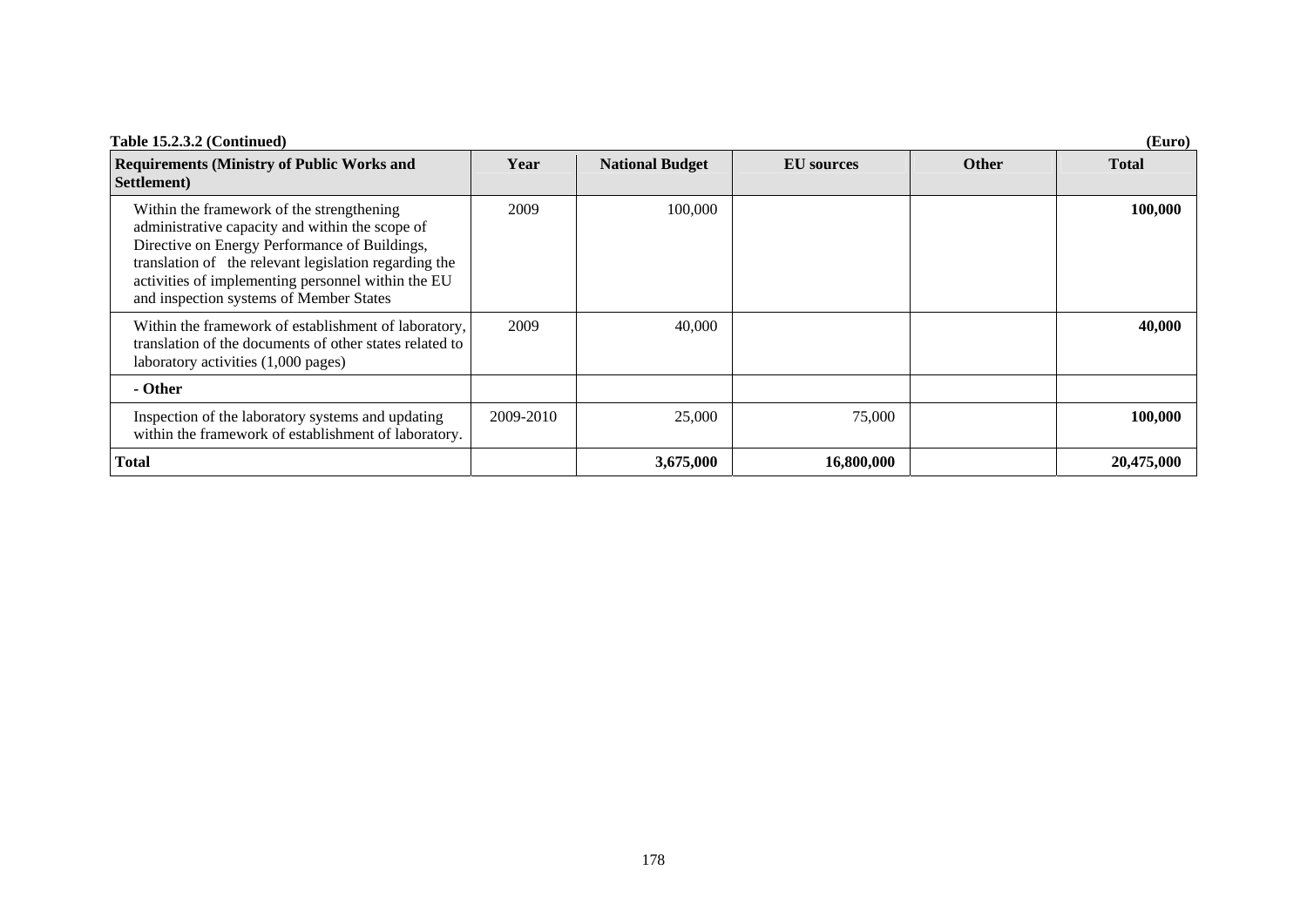| Table 15.2.3.3<br>(Euro)                                                                                                                                                                                                                                             |      |                        |                   |              |              |  |
|----------------------------------------------------------------------------------------------------------------------------------------------------------------------------------------------------------------------------------------------------------------------|------|------------------------|-------------------|--------------|--------------|--|
| <b>Requirements (Ministry of Energy and Natural</b><br><b>Resources (General Directorate of Electrical Power</b><br><b>Resources Survey and Development</b><br>Administration))                                                                                      | Year | <b>National Budget</b> | <b>EU</b> sources | <b>Other</b> | <b>Total</b> |  |
| <b>I</b> -Investment                                                                                                                                                                                                                                                 |      |                        |                   |              |              |  |
| Developing an energy efficiency training facility,<br>training equipment and curriculum, improving and<br>operating the energy efficiency portal (including e-<br>learning), strengthening and renovating infrastructures<br>like computers, training equipment etc. | 2010 | 500,000                |                   | $350,000^1$  | 850,000      |  |
| II- Legislative approximation and implementation                                                                                                                                                                                                                     |      |                        |                   |              |              |  |
| - Personnel                                                                                                                                                                                                                                                          | 2010 | 40,000                 |                   |              | 40,000       |  |
| - Training                                                                                                                                                                                                                                                           | 2010 | 30,000                 | 120,000           |              | 150,000      |  |
| - Consultancy                                                                                                                                                                                                                                                        | 2010 |                        | 600,000           | $400,000^2$  | 1,000,000    |  |
| - Translation                                                                                                                                                                                                                                                        | 2009 | 50,000                 |                   |              | 50,000       |  |
| - Other                                                                                                                                                                                                                                                              | 2010 | $20,000,000^3$         |                   |              | 20,000,000   |  |
| <b>Total</b>                                                                                                                                                                                                                                                         |      | 20,620,000             | 720,000           | 750,000      | 22,090,000   |  |

<span id="page-8-0"></span><sup>&</sup>lt;sup>1</sup> To be financed by the project concerning voluntary agreements within MATRA G2G in co-operation with Netherlands.

<span id="page-8-1"></span><sup>&</sup>lt;sup>2</sup> Project proposal on increasing energy efficiency in industry within Global Environment Facility (GEF) for Co-operation with EU member states (France and Netherlands) has been submitted.

<span id="page-8-2"></span><sup>&</sup>lt;sup>3</sup> Refers to the financial requirements for the next two years in order to meet the needs for implementation requirements of the Energy Efficiency Law No 5627 published in the Official Gazette on 2 May 2007.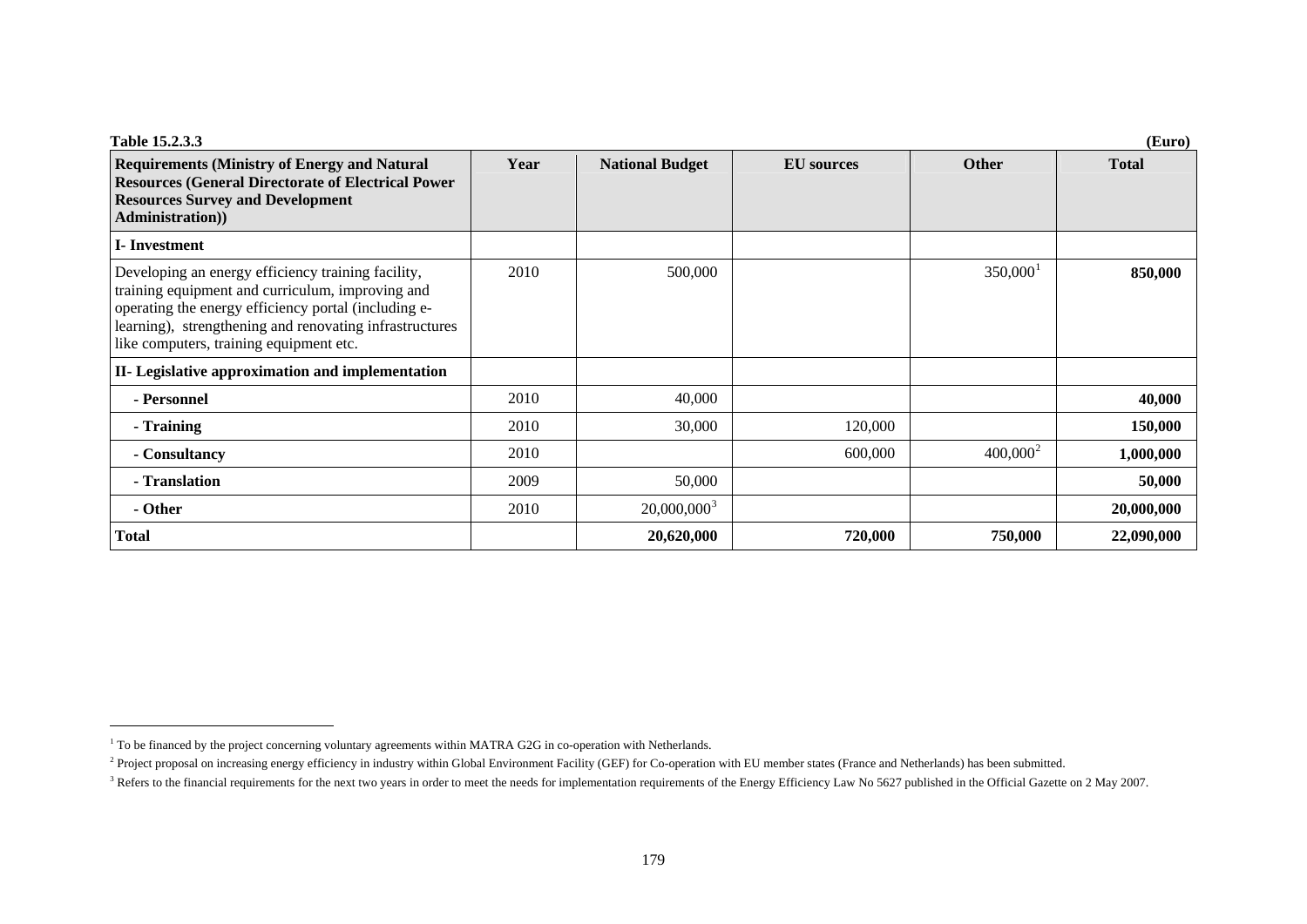| Table 15.2.3.4<br>(Euro)                                                                                                      |           |                        |                   |              |              |  |
|-------------------------------------------------------------------------------------------------------------------------------|-----------|------------------------|-------------------|--------------|--------------|--|
| <b>Requirements (Ministry of Transport)</b>                                                                                   | Year      | <b>National Budget</b> | <b>EU</b> sources | <b>Other</b> | <b>Total</b> |  |
| <b>I</b> -Investment                                                                                                          |           |                        |                   |              |              |  |
| II- Legislative approximation and implementation                                                                              |           |                        |                   |              |              |  |
| - Personnel                                                                                                                   |           |                        |                   |              |              |  |
| - Training                                                                                                                    |           |                        |                   |              |              |  |
| Training on efficient execution of implementations<br>of implementing regulation on energy efficiency in<br>transport         | 2009-2011 |                        | 60,000            |              | 60,000       |  |
| - Consultancy                                                                                                                 |           |                        |                   |              |              |  |
| Consultancy for the efficient execution of<br>implementations of implementing regulation on<br>energy efficiency in transport | 2009-2011 |                        | 60,000            |              | 60,000       |  |
| - Translation                                                                                                                 |           |                        |                   |              |              |  |
| Translation for the related legislative alignment                                                                             | 2009-2011 | 20,000                 |                   |              | 20,000       |  |
| - Other                                                                                                                       |           |                        |                   |              |              |  |
| <b>Total</b>                                                                                                                  |           | 20,000                 | 120,000           |              | 140,000      |  |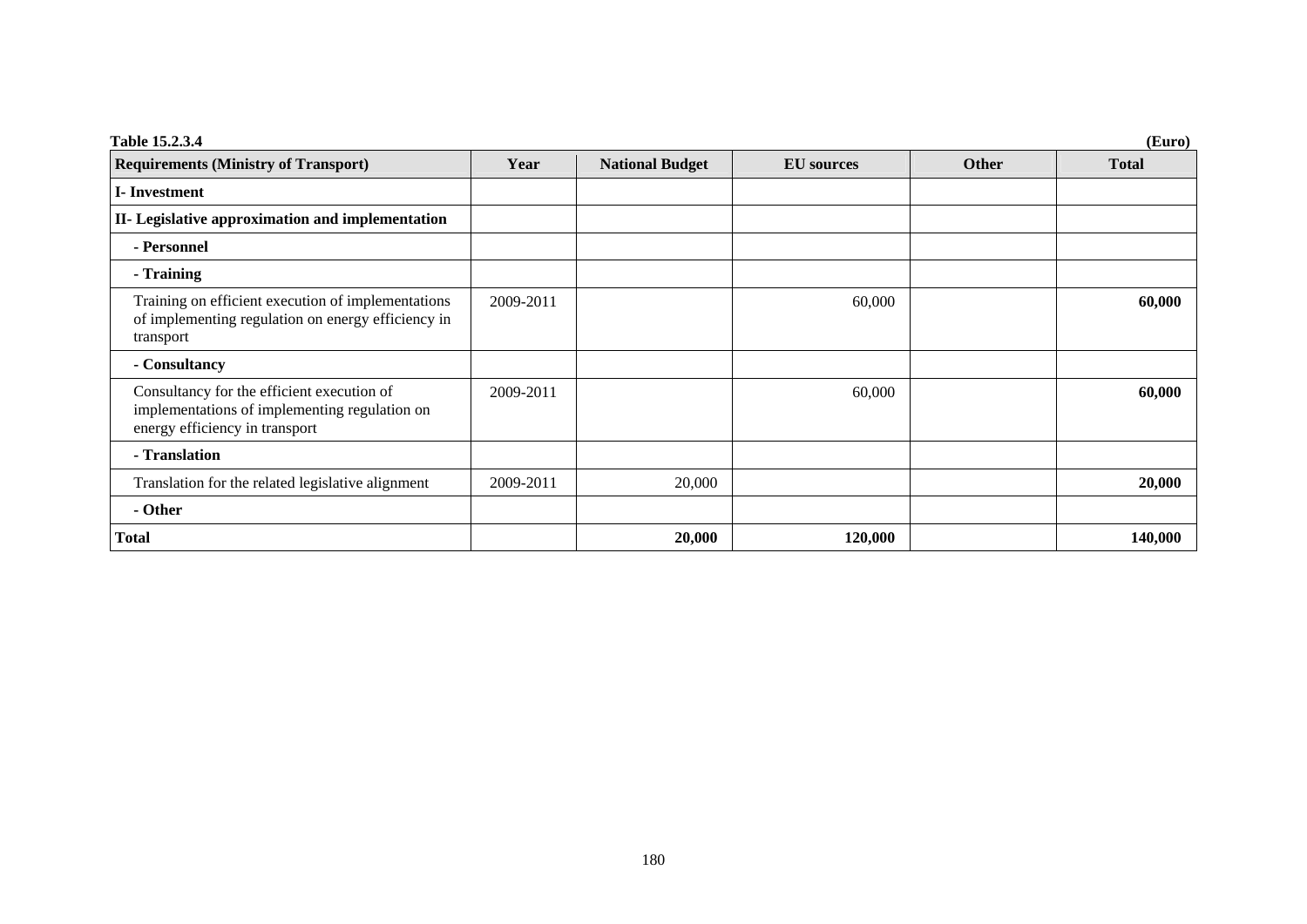## **Priority 15.3 Acceding to the Joint Convention on the Safety of Spent Fuel Management and on the Safety of Radioactive Waste Management. Adoption of a nuclear law which ensures a high level of nuclear safety in line with EU standards**

Studies on Joint Convention on the Safety of Spent Fuel Management and on the Safety of Radioactive Waste Management are being carried out by Ministry of Energy and Natural Resources, Turkish Atomic Energy Authority and Ministry of Foreign Affairs.

#### **1 Schedule of legislative alignment**

#### **Table 15.3.1**

| <b>No</b> | <b>EU</b> legislation in force  | <b>Draft Turkish legislation</b> | <b>Scope</b>                                                                                                                                                                                                                                                                                                                                                                                                                                                                           | <b>Institution in charge</b> | <b>Publication Date</b> |
|-----------|---------------------------------|----------------------------------|----------------------------------------------------------------------------------------------------------------------------------------------------------------------------------------------------------------------------------------------------------------------------------------------------------------------------------------------------------------------------------------------------------------------------------------------------------------------------------------|------------------------------|-------------------------|
|           | Convention on Nuclear<br>Safety | Nuclear Law                      | Establishment of nuclear and radiation safety and security Turkish Atomic<br>principles; definition of duties, authorities and<br>responsibilities of Turkish Nuclear Regulatory Authority<br>$(TNRA)$ to regulate activities related to the peaceful use of<br>nuclear energy and ionizing radiation in the country and of<br>the Turkish Atomic Energy Authority (TAEA) to conduct<br>research, technology development and implementation<br>studies in relation to such activities. | <b>Energy Authority</b>      | 2009-2010               |

## **2 Schedule of institutional capacity building requirements necessary for legislative approximation and implementation**

#### **Table 15.3.2**

| N <sub>0</sub>                    | Requirements                                                                          |  |  |  |  |
|-----------------------------------|---------------------------------------------------------------------------------------|--|--|--|--|
| (Turkish Atomic Energy Authority) |                                                                                       |  |  |  |  |
|                                   | Strengthening regulatory capacity pertaining to nuclear power plant licensing of TAEK |  |  |  |  |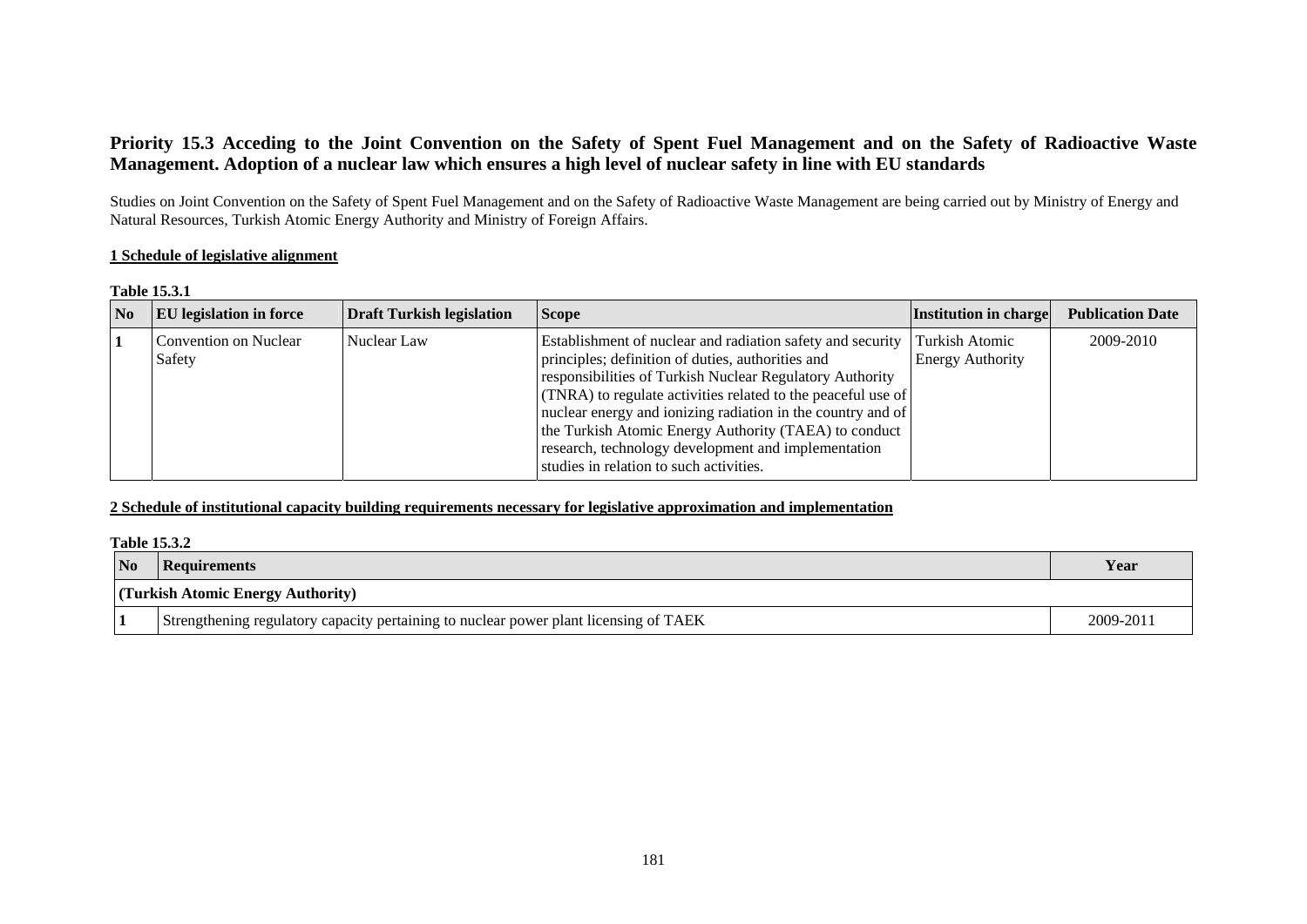## **3 Financial requirements and resources**

| <b>Table 15.3.3</b>                                                                |           |                        |                   |              | (Euro)       |
|------------------------------------------------------------------------------------|-----------|------------------------|-------------------|--------------|--------------|
| <b>Requirements (Turkish Atomic Energy Authority)</b>                              | Year      | <b>National Budget</b> | <b>EU</b> sources | <b>Other</b> | <b>Total</b> |
| <b>I</b> -Investment                                                               |           |                        |                   |              |              |
| II- Legislative approximation and implementation                                   |           |                        |                   |              |              |
| - Personnel                                                                        |           |                        |                   |              |              |
| Recruitment of qualified personnel on nuclear power<br>plant licensing             | 2009-2011 | 14,400,000             |                   |              | 14,400,000   |
| - Training                                                                         |           |                        |                   |              |              |
| Nuclear power plant licensing                                                      | 2009-2011 | 1,800,000              | 900,000           | $300,000^4$  | 3,000,000    |
| - Consultancy                                                                      |           |                        |                   |              |              |
| - Translation                                                                      |           |                        |                   |              |              |
| - Other                                                                            |           |                        |                   |              |              |
| Service procurement in the required fields during<br>nuclear power plant licensing | 2009-2014 | 10,000,000             |                   | $500,000^5$  | 10,500,000   |
| <b>Total</b>                                                                       |           | 26,200,000             | 900,000           | 800,000      | 27,900,000   |

<span id="page-11-0"></span><sup>4</sup> To be financed as the financial assistance of International Atomic Energy Agency to projects

<span id="page-11-1"></span><sup>5</sup> To be financed as the financial assistance of International Atomic Energy Agency to projects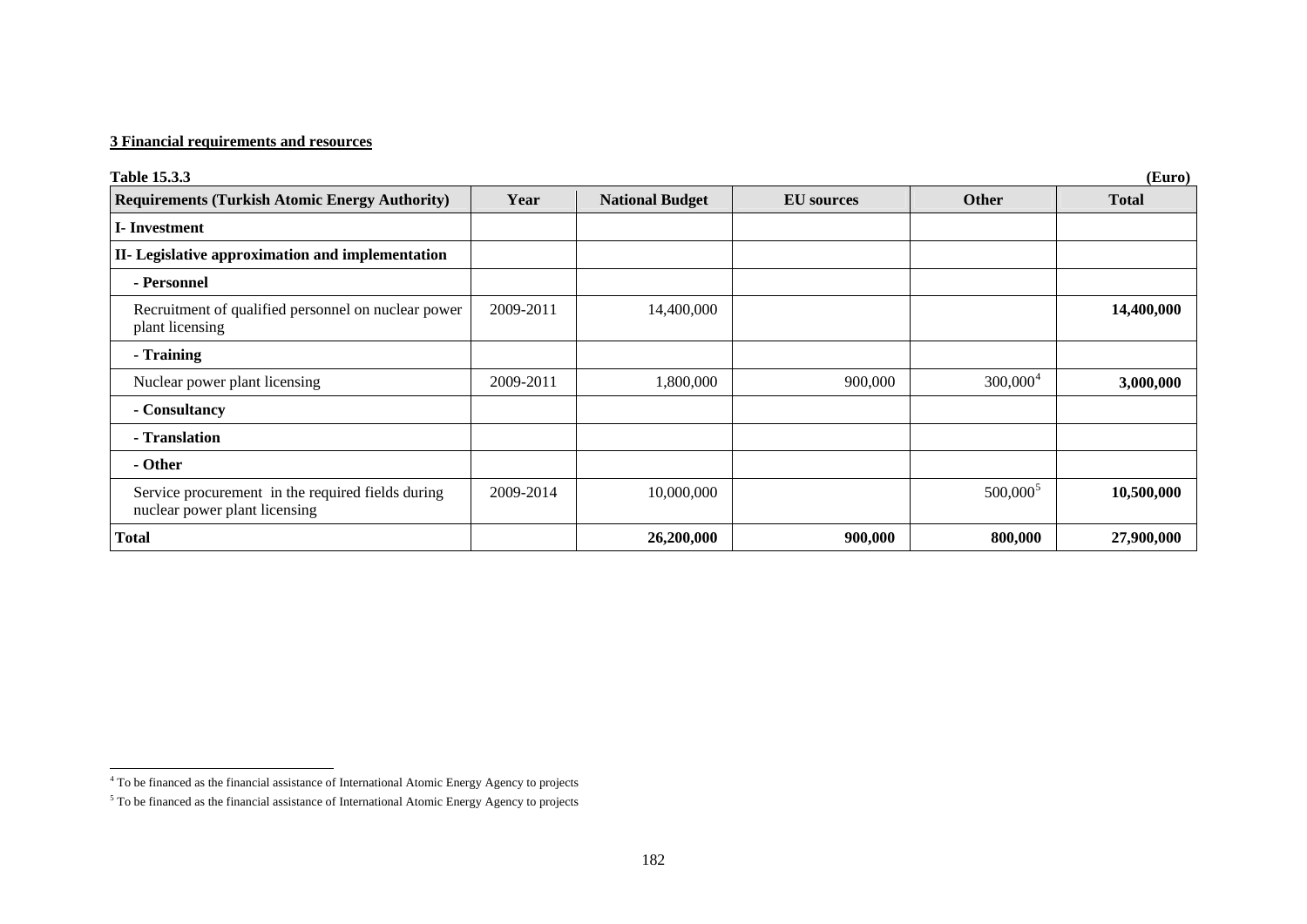## **Priority 15.4 Further strengthening administrative and regulatory structures needed for a functional and competitive energy market and ensure their independence**

## **1 Schedule of legislative alignment**

#### **Table 15.4.1**

| No | <b>EU</b> legislation in force                                                     | <b>Draft Turkish legislation</b>                                                 | <b>Scope</b>                                                                                                                                                                                                                                                                                                          | Institution in charge                          | <b>Publication date</b> |
|----|------------------------------------------------------------------------------------|----------------------------------------------------------------------------------|-----------------------------------------------------------------------------------------------------------------------------------------------------------------------------------------------------------------------------------------------------------------------------------------------------------------------|------------------------------------------------|-------------------------|
|    | Directive No. 94/22/EC                                                             | Turkish Petroleum Law                                                            | Identification of the procedures and principles of<br>collection, evaluation and introduction for use of<br>information and data required for exploration and<br>production of oil and natural gas, and regulation,<br>direction, promotion of oil and natural gas exploration and<br>production activities in Turkey | Ministry of Energy<br>and Natural<br>Resources | 2009                    |
|    | Decisions No.68/416/EEC,<br>77/706/EEC<br>Directives No. 73/238/EEC,<br>2006/67/EC | Law on the Establishment of<br>National Oil Stock Agency<br>and its Organization | Rights and obligations of all real and legal persons in<br>relation to the maintenance of national oil stocks,<br>procedures and principles regarding the establishment of<br>the authority of a National Oil Stock Agency.                                                                                           | Ministry of Energy<br>and Natural<br>Resources | 2009-2010               |

## **2 Schedule of institutional capacity building requirements necessary for legislative approximation and implementation**

#### **Table 15.4.2**

| No                                         | <b>Requirements</b>                                                                                                                                                             | Year      |  |  |  |  |
|--------------------------------------------|---------------------------------------------------------------------------------------------------------------------------------------------------------------------------------|-----------|--|--|--|--|
|                                            | (Energy Market Regulatory Authority (EMRA))                                                                                                                                     |           |  |  |  |  |
|                                            | Enhancement of the administrative capacity with a view to developing the contracts implemented in the energy market in terms of<br>competition and market operations            | 2009      |  |  |  |  |
| $\vert 2 \vert$                            | In order to ensure the effective functioning of EMRA, enhancement of the capacity for regulating and monitoring third party access to natural<br>gas and oil storage facilities | 2009      |  |  |  |  |
| (Ministry of Energy and Natural Resources) |                                                                                                                                                                                 |           |  |  |  |  |
|                                            | <b>Establishment of National Oil Stock Agency</b>                                                                                                                               | 2009-2010 |  |  |  |  |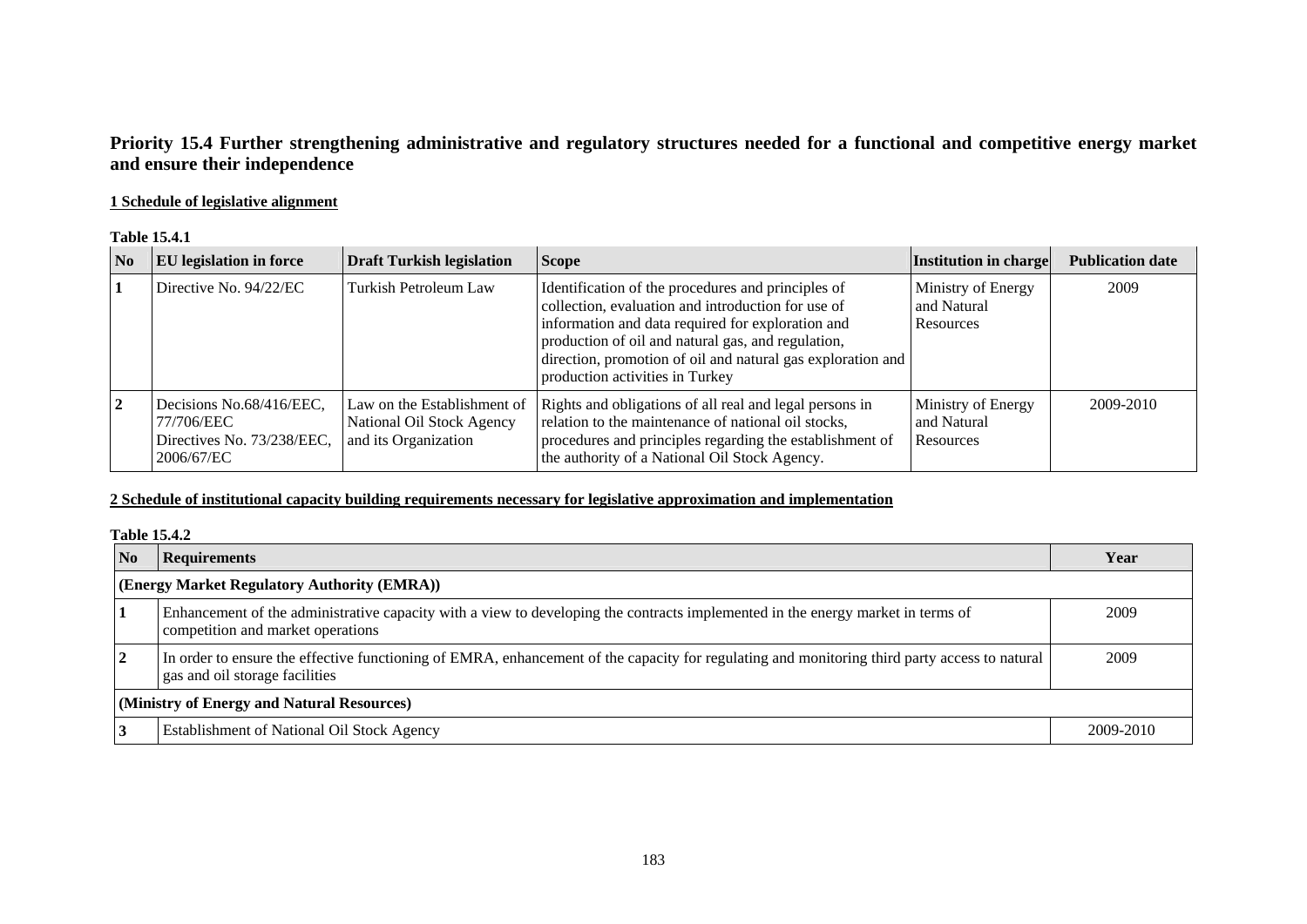## **3 Financial requirements and resources**

| Table 15.4.3.1                                                                                                                          |      |                        |                   |       | (Euro)       |
|-----------------------------------------------------------------------------------------------------------------------------------------|------|------------------------|-------------------|-------|--------------|
| <b>Requirements (Energy Market Regulatory</b><br><b>Authority</b> )                                                                     | Year | <b>National Budget</b> | <b>EU</b> sources | Other | <b>Total</b> |
| <b>I-Investment</b>                                                                                                                     |      |                        |                   |       |              |
| II- Legislative approximation and implementation                                                                                        |      |                        |                   |       |              |
| - Personnel                                                                                                                             |      |                        |                   |       |              |
| - Training                                                                                                                              |      |                        |                   |       |              |
| Contracts that will be concluded between the<br>consumers and legal persons operating in the market<br>and member state implementations | 2010 |                        | 102,000           |       | 102,000      |
| Training on legislation concerning transmission<br>network operations and member state<br>implementations                               | 2010 |                        | 75,000            |       | 75,000       |
| Training on legislation concerning distribution<br>network operations and member state<br>implementations                               | 2010 |                        | 75,000            |       | 75,000       |
| Training on third party access to the storage facilities<br>and member state implementations                                            | 2010 |                        | 150,000           |       | 150,000      |
| - Consultancy                                                                                                                           |      |                        |                   |       |              |
| - Translation                                                                                                                           |      |                        |                   |       |              |
| - Other                                                                                                                                 |      |                        |                   |       |              |
| <b>Total</b>                                                                                                                            |      |                        | 402,000           |       | 402,000      |